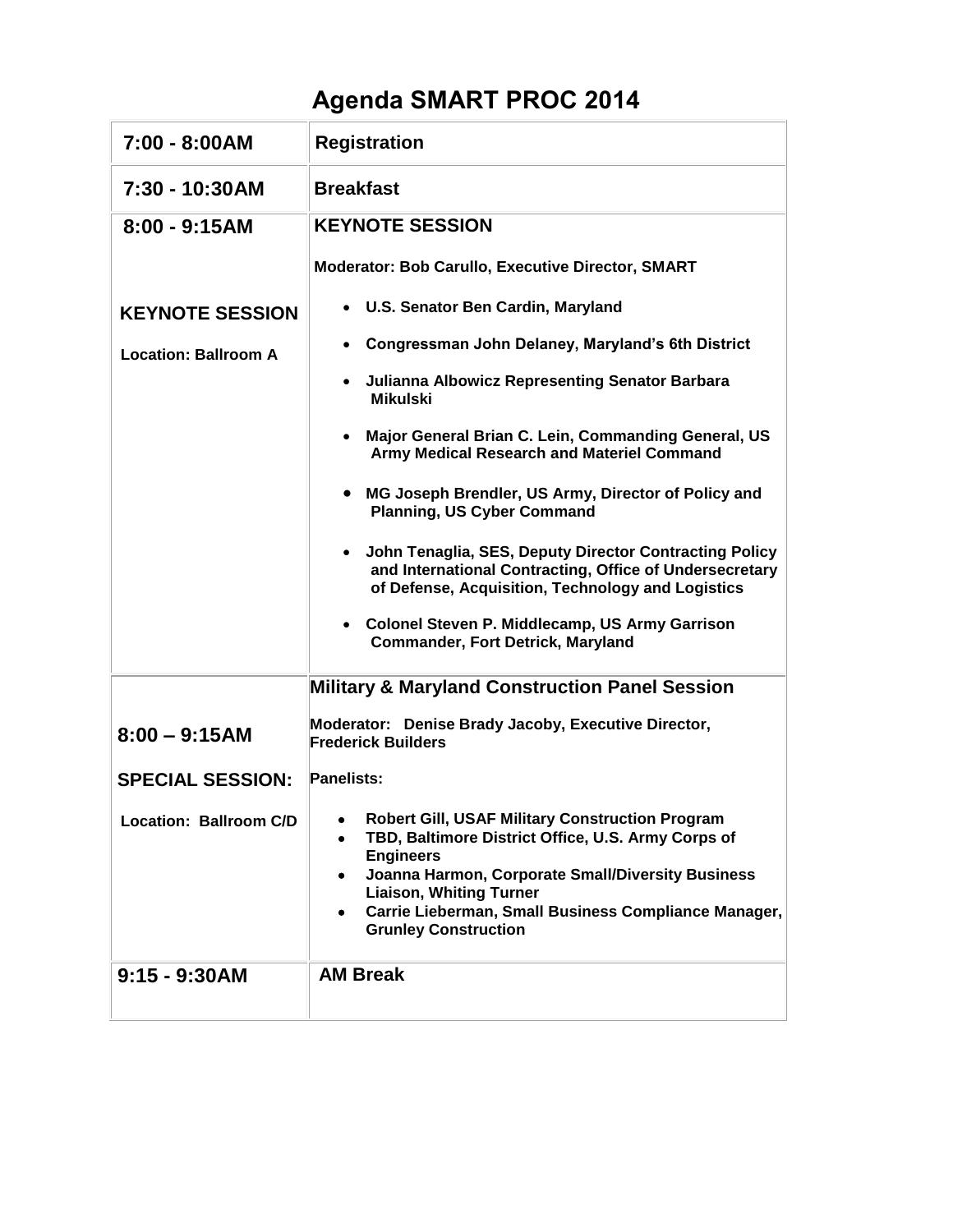|                                         | <b>US Army Medical Research and Materiel Command</b>                                                                                                                 |
|-----------------------------------------|----------------------------------------------------------------------------------------------------------------------------------------------------------------------|
|                                         | Moderator: MG Brian C. Lein, Commanding General, U.S. Army<br><b>Medical Research and Materiel Command</b>                                                           |
| $9:30 - 10:45AM$                        | <b>Panelists:</b>                                                                                                                                                    |
| <b>SUPER SESSION 1:</b>                 | RADM Bruce Doll, Director, Research, Development,<br><b>Acquisition Directorate, Defense Health Agency</b>                                                           |
| TRACK 1:<br><b>Location: Ballroom A</b> | <b>Colonel Steve Braverman, Commander Walter Reed</b><br>$\bullet$<br>Army Institute of Research (WRAIR)                                                             |
|                                         | Colonel Stephen Dalal, Commander, US Army Medical<br>$\bullet$<br><b>Materiel Development Activity (USAMMDA)</b>                                                     |
|                                         | Laurie Hovermale, Chief, Business Operations Division,<br>$\bullet$<br><b>U.S. Army Medical Research Acquisition Activity</b><br>(USAMRAA)                           |
|                                         | Jerome Maultsby, Associate Director, Office of Small<br>$\bullet$<br><b>Business Programs, US Army Medical Research and</b><br><b>Materiel Command, Fort Detrick</b> |
|                                         |                                                                                                                                                                      |
| $9:30 - 10:45AM$                        | <b>U.S. Army Communications &amp; Electronics Command</b><br>& Army Research, Development & Engineering                                                              |
| <b>SUPER SESSION 2:</b>                 | Command - APG                                                                                                                                                        |
| TRACK 1:                                | Moderator & Panelist: MG Bruce Crawford, Commanding<br><b>General, USA CECOM</b>                                                                                     |
| <b>Location: Ballroom B</b>             | Jyuji Hewitt, SES, Executive Deputy to the Commanding<br>$\bullet$<br>General, U.S. Army Research, Development and<br><b>Engineering Command</b>                     |
|                                         | Steven Bryant, Deputy to the Executive Director, U.S.<br><b>Army Contracting Command - APG</b>                                                                       |
|                                         | John O'Brien, Director, Small Business Programs, U.S.<br>Research, Development and Engineering Command                                                               |
|                                         | Alice Williams, Director, Small Business Office, U.S.<br>Army Communications and Electronics Command                                                                 |
| $9:30 - 10:45AM$                        | <b>Prime Contractors and Teaming Agreements</b>                                                                                                                      |
| <b>SESSION 3:</b>                       | Moderator: Elizabeth Cromwell, President, Frederick County<br><b>Chamber of Commerce</b>                                                                             |
| TRACK 1:                                | <b>Panelists:</b><br><b>Tizoc Loza, Corporate Manager</b>                                                                                                            |
|                                         |                                                                                                                                                                      |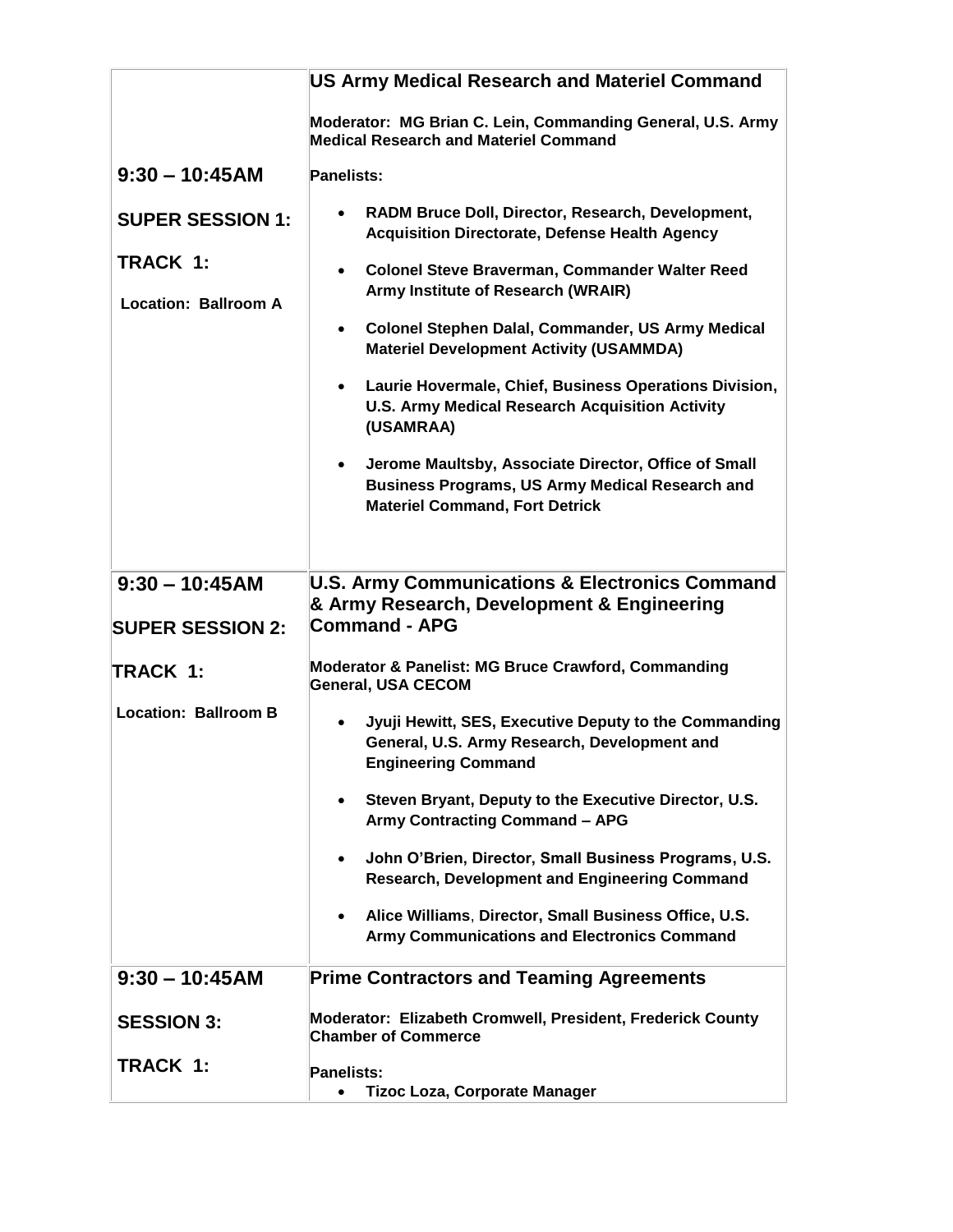| <b>Location: Ballroom E/F</b><br>$9:30 - 10:45AM$ | Mentor-Protégé, SIBR & HBCU/MIs Programs<br><b>GSDP/Government Relations Diversity</b><br><b>Programs/Government Relations, Northrop Grumman</b><br>Corporation<br>Wayne Pizer, Vice President Small Business Programs,<br>$\bullet$<br><b>L-3Communications</b><br>Brian McKeon, Executive Partner, Booz, Allen, Hamilton<br>Phil Jaurigue, President, Sabre Systems, Inc., President<br>of the SMART Board<br>Julie McGrath, Senior Program Director, General<br><b>Dynamics Information Technology</b><br><b>NIST Cyber Security Framework, SCRM and DFARS:</b> |
|---------------------------------------------------|--------------------------------------------------------------------------------------------------------------------------------------------------------------------------------------------------------------------------------------------------------------------------------------------------------------------------------------------------------------------------------------------------------------------------------------------------------------------------------------------------------------------------------------------------------------------|
| <b>SESSION 4:</b>                                 | <b>Navigating Federal Regulation and Best Practices for</b><br><b>Small Business</b>                                                                                                                                                                                                                                                                                                                                                                                                                                                                               |
| TRACK 1:                                          | Moderator: Steve Chafitz, President, E-end USA, End Life Data<br>Management                                                                                                                                                                                                                                                                                                                                                                                                                                                                                        |
| Location: Ballroom C/D                            | Panelists:<br>Jon Boyens, NIST Cyber Security Framework & Supply<br><b>Chain Risk Management</b><br>Don Davidson, Lifecycle Cybersecurity Risk<br>Management, Department of Defense Chief Information<br><b>Office</b><br>Jon Williams, Partner, PilieroMazza, PLLC, Defense<br><b>Federal Acquisition Regulation System</b><br>Mike Grieco, CISSP, Vencore, Inc., SCRM Policy                                                                                                                                                                                     |
| $10:45 - 11:00AM$                                 | <b>Break</b>                                                                                                                                                                                                                                                                                                                                                                                                                                                                                                                                                       |
| $11:00 - 12:15PM$                                 | <b>Cyber Security: Challenges Facing Federal Agencies</b>                                                                                                                                                                                                                                                                                                                                                                                                                                                                                                          |
| <b>SESSION 5:</b>                                 | Moderator: Rick Mellendick, Chief Security Officer, Signals<br><b>Defense</b><br>Panelists:                                                                                                                                                                                                                                                                                                                                                                                                                                                                        |
| <b>TRACK: 2</b>                                   | Sherri Ramsay, Cyber Point International, LLC<br>$\bullet$                                                                                                                                                                                                                                                                                                                                                                                                                                                                                                         |
| <b>Location: Ballroom A</b>                       | Paul Mesterhazy, Senior Advisor to Deputy<br>$\bullet$<br>Undersecretary for Cybersecurity, Department of<br><b>Homeland Security</b><br>Tony Sager, Council on Cyber Security (Invited)<br>$\bullet$<br>David Sanders, CISSP, Director, Cyber Security<br>Department J62, SISO and Authorizing Official, Defense<br><b>Threat Reduction Agency</b>                                                                                                                                                                                                                |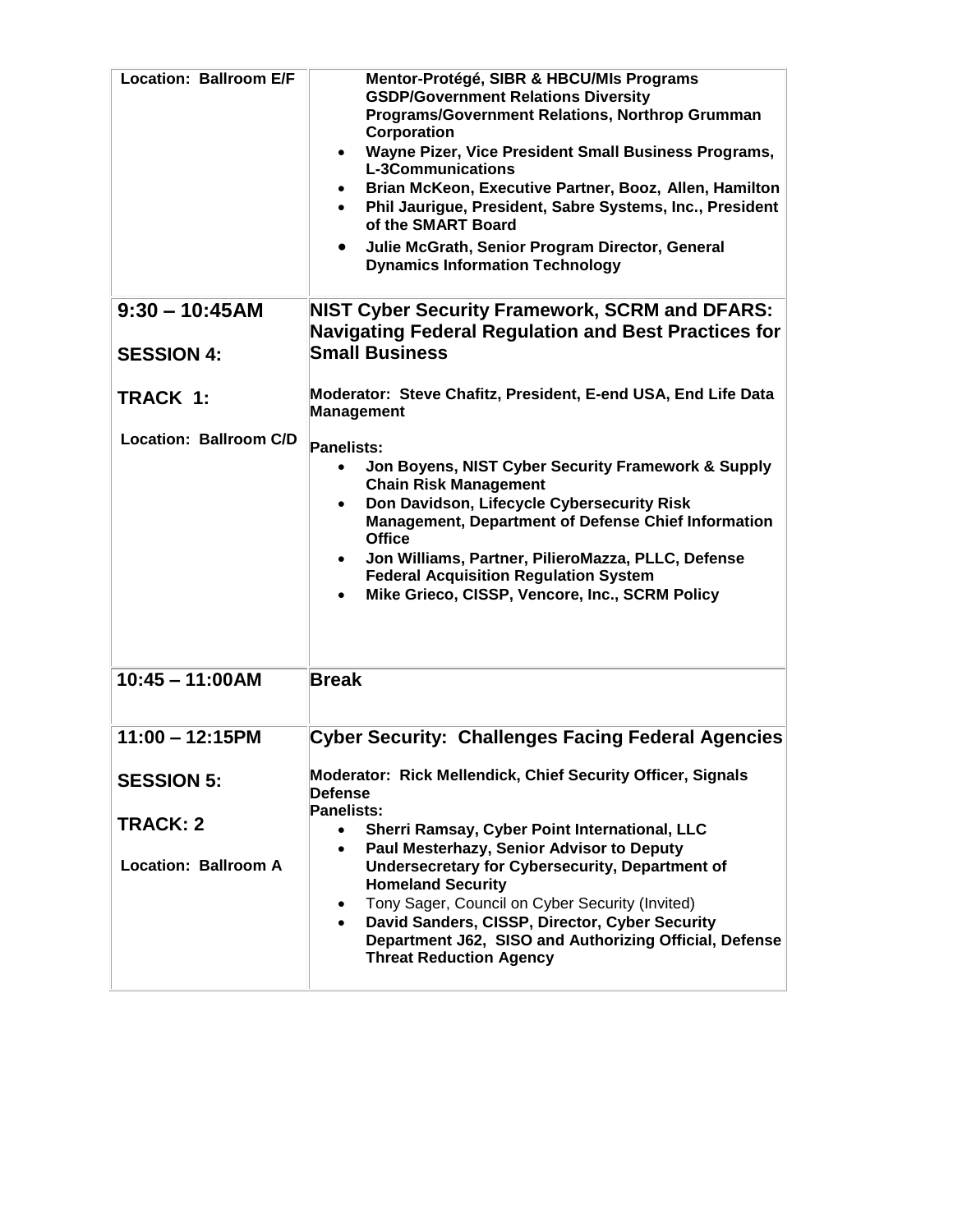| $11:00AM - 12:15PM$                           | Doing Business with the Intelligence Community                                                                                                                                                                                                                                                                                                                                                                                                                                                                                                         |
|-----------------------------------------------|--------------------------------------------------------------------------------------------------------------------------------------------------------------------------------------------------------------------------------------------------------------------------------------------------------------------------------------------------------------------------------------------------------------------------------------------------------------------------------------------------------------------------------------------------------|
| <b>SESSION 6:</b>                             | Moderator: James Bratten, President & CEO, EZGOVOPPS                                                                                                                                                                                                                                                                                                                                                                                                                                                                                                   |
| <b>TRACK 2</b><br><b>Location: Ballroom B</b> | Panelists:<br>Robert Connelly, Director, Office of Small and<br>$\bullet$<br><b>Disadvantaged Business Programs, Department of</b><br><b>Justice</b><br>Scott Jackson, Director, Office of Small Business<br>$\bullet$<br><b>Programs, National Security Agency (NSA)</b><br>Shapleigh Drisko, Director, Small Business Office,<br>$\bullet$<br><b>Department of State</b><br>Melissa "Lisa" Jenkins, TSA Small Business Specialist,<br>$\bullet$<br>Office of Small and Disadvantaged Business Utilization,<br><b>Department of Homeland Security</b> |
|                                               | <b>Financial Tools for Business</b>                                                                                                                                                                                                                                                                                                                                                                                                                                                                                                                    |
|                                               | 11:00AM - 12:15PM Moderator: Mike Krach, President, ACKK, Inc. & SMART<br><b>Member</b>                                                                                                                                                                                                                                                                                                                                                                                                                                                                |
| <b>SESSION 7:</b>                             | <b>Panelists:</b>                                                                                                                                                                                                                                                                                                                                                                                                                                                                                                                                      |
| <b>TRACK 2</b>                                | Arnette Carter, Small Business Administration,<br>$\bullet$<br><b>Baltimore District Office</b>                                                                                                                                                                                                                                                                                                                                                                                                                                                        |
| <b>Location: Ballroom C/D</b>                 | Richard Lewis, Federal Engineering Counselors, Ltd. &<br>$\bullet$<br><b>SMART Member</b><br>Teresa Rogers, SBA Business Development Officer,<br>$\bullet$<br><b>Vice President, SunTrust Bank</b><br>Pepper Krach, Practice Leader, Gallagher Benefit<br>Services, Inc.                                                                                                                                                                                                                                                                               |
| $11:00 - 12:15PM$                             | <b>Proposal Writing: Understanding the Government</b>                                                                                                                                                                                                                                                                                                                                                                                                                                                                                                  |
|                                               | <b>Process</b>                                                                                                                                                                                                                                                                                                                                                                                                                                                                                                                                         |
| <b>SESSION 8:</b>                             | Moderator: Thomas Gladstone, President, Fort Detrick Alliance                                                                                                                                                                                                                                                                                                                                                                                                                                                                                          |
| <b>TRACK 2</b>                                | <b>Panelists:</b>                                                                                                                                                                                                                                                                                                                                                                                                                                                                                                                                      |
| <b>Location: Ballroom E/F</b>                 | LTC Carl J. Gorkos, Chief of Contracting, Northern<br>$\bullet$<br><b>Regional Contracting Office, Health Care</b><br><b>Acquisition Activity, US Army Medical Command</b><br>Cheryl Miles, Chief, Services Group, U.S. Army Medical<br><b>Research Acquisition Activity</b>                                                                                                                                                                                                                                                                           |
| 12:00 - 1:00PM                                | <b>Lunch and Networking Sponsored by Leidos</b><br>Biomedical Research, Inc. & Maryland Department of                                                                                                                                                                                                                                                                                                                                                                                                                                                  |
| Location: Exhibit Hall                        | <b>Business &amp; Economic Development</b>                                                                                                                                                                                                                                                                                                                                                                                                                                                                                                             |
| $1:00 - 2:15$ PM                              | <b>Contracting with Federal Health Care Agencies &amp;</b><br><b>Primes: Finding the Funding</b>                                                                                                                                                                                                                                                                                                                                                                                                                                                       |
| <b>SESSION 8:</b>                             | <b>Chuck Wimberly, Vice President of Operations,</b><br>Moderator:<br>Goldbelt, Inc.                                                                                                                                                                                                                                                                                                                                                                                                                                                                   |